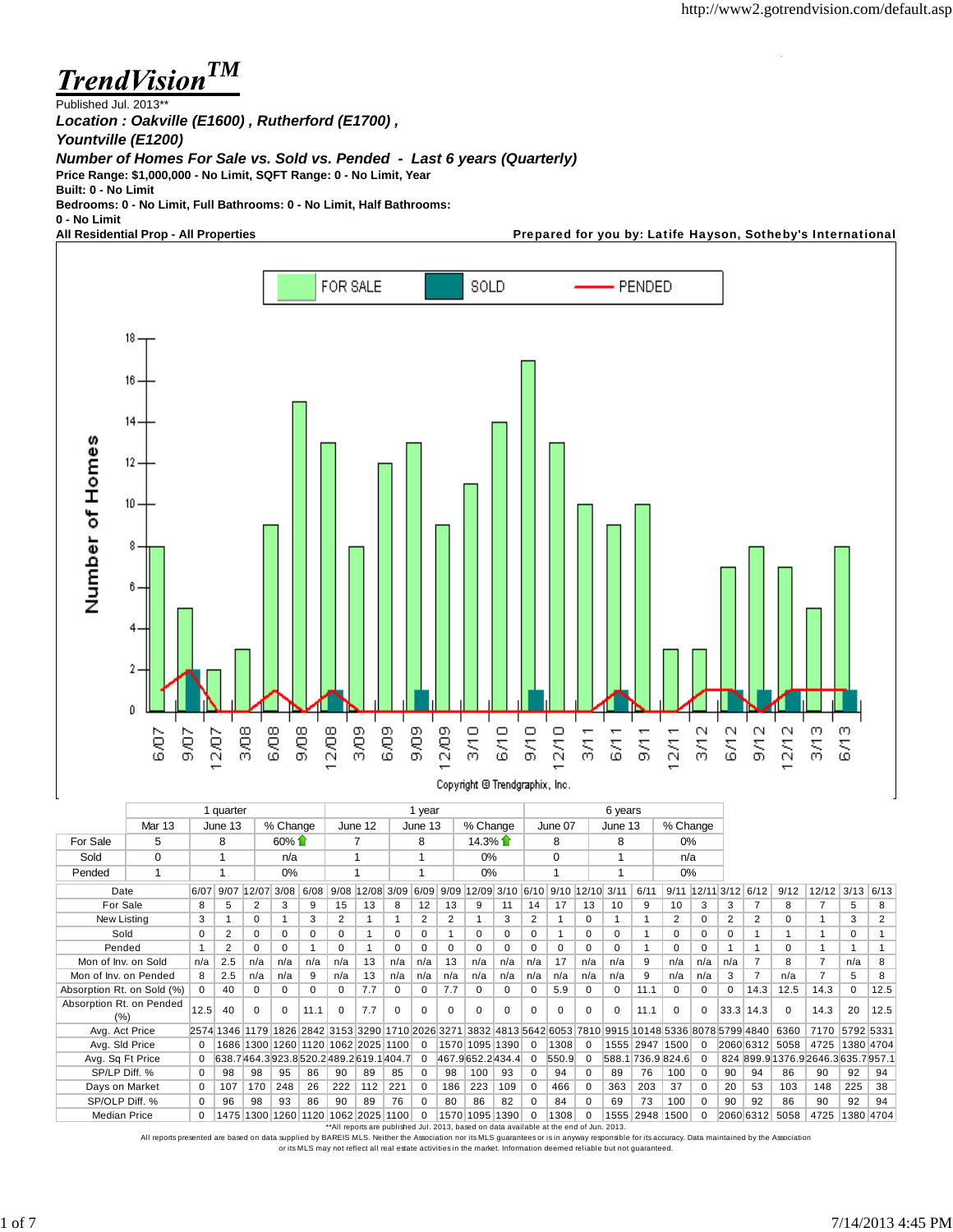**TrendVision<sup>TM</sup>** 

## Published Jul. 2013\*\* *Location : Oakville (E1600) , Rutherford (E1700) , Yountville (E1200) Average Home Sold Price per SQFT - Last 6 years (Quarterly)* **Price Range: \$1,000,000 - No Limit, SQFT Range: 0 - No Limit, Year**

**Built: 0 - No Limit Bedrooms: 0 - No Limit, Full Bathrooms: 0 - No Limit, Half Bathrooms: 0 - No Limit**

**All Residential Prop - All Properties** Prepared for you by: Latife Hayson, Sotheby's International



| <b>Mar 13</b>                   |          |                   |                 |           |      |             |                           |                |                |                                                                                                                        |                   |          |                       |                                           |             |               |      |                                                                                 |           |                                                        |                |          |                                                                                                                                                                       |                        |                                                                                            |
|---------------------------------|----------|-------------------|-----------------|-----------|------|-------------|---------------------------|----------------|----------------|------------------------------------------------------------------------------------------------------------------------|-------------------|----------|-----------------------|-------------------------------------------|-------------|---------------|------|---------------------------------------------------------------------------------|-----------|--------------------------------------------------------|----------------|----------|-----------------------------------------------------------------------------------------------------------------------------------------------------------------------|------------------------|--------------------------------------------------------------------------------------------|
| 636                             |          | $50.6\%$ 1<br>957 |                 |           |      |             |                           |                |                |                                                                                                                        | $6.3\%$           |          |                       | 0                                         |             | 957           |      |                                                                                 |           |                                                        |                |          |                                                                                                                                                                       |                        |                                                                                            |
| Date                            |          |                   |                 |           |      |             |                           |                |                |                                                                                                                        |                   |          |                       |                                           |             |               | 6/11 |                                                                                 |           |                                                        |                | 9/12     |                                                                                                                                                                       |                        |                                                                                            |
| For Sale                        | 8        | 5                 | 2               | 3         | 9    | 15          | 13                        | 8              | 12             | 13                                                                                                                     | 9                 | 11       | 14                    | 17                                        | 13          | 10            | 9    | 10                                                                              | 3         | 3                                                      | 7              | 8        |                                                                                                                                                                       | 5                      | 8                                                                                          |
| New Listing                     | 3        |                   | 0               |           | 3    | 2           |                           |                | $\overline{2}$ | 2                                                                                                                      |                   | 3        | 2                     |                                           | 0           |               |      | 2                                                                               | 0         | 2                                                      | 2              | $\Omega$ |                                                                                                                                                                       | 3                      | $\overline{2}$                                                                             |
| Sold                            | 0        | 2                 | 0               | 0         | 0    | $\mathbf 0$ |                           | 0              | 0              |                                                                                                                        | 0                 | 0        | 0                     |                                           | 0           | 0             |      | $\mathbf 0$                                                                     | 0         | 0                                                      |                |          |                                                                                                                                                                       | 0                      |                                                                                            |
| Pended                          |          | 2                 | $\Omega$        | $\Omega$  |      | $\Omega$    |                           | $\Omega$       | 0              | $\Omega$                                                                                                               | 0                 | $\Omega$ | $\Omega$              | $\Omega$                                  | $\Omega$    | $\Omega$      |      | $\Omega$                                                                        | 0         |                                                        |                | 0        |                                                                                                                                                                       |                        |                                                                                            |
| Mon of Inv. on Sold             | n/a      | 2.5               | n/a             | n/a       | n/a  | n/a         | 13                        | n/a            | n/a            | 13                                                                                                                     | n/a               | n/a      | n/a                   | 17                                        | n/a         | n/a           | 9    | n/a                                                                             | n/a       | n/a                                                    |                | 8        | 7                                                                                                                                                                     | n/a                    | 8                                                                                          |
| Mon of Inv. on Pended           | 8        | 2.5               | n/a             | n/a       | 9    | n/a         | 13                        | n/a            | n/a            | n/a                                                                                                                    | n/a               | n/a      | n/a                   | n/a                                       | n/a         | n/a           | 9    | n/a                                                                             | n/a       | 3                                                      | $\overline{7}$ | n/a      |                                                                                                                                                                       | 5                      | 8                                                                                          |
| Absorption Rt. on Sold (%)      | 0        | 40                | 0               | 0         | 0    | 0           | 7.7                       | 0              | 0              | 7.7                                                                                                                    | 0                 | 0        | $\Omega$              | 5.9                                       | 0           | 0             | 11.1 | $\Omega$                                                                        | 0         | 0                                                      |                | 12.5     | 14.3                                                                                                                                                                  | $\Omega$               | 12.5                                                                                       |
| Absorption Rt. on Pended<br>(%) |          | 40                | $\Omega$        | $\Omega$  | 11.1 | $\Omega$    | 7.7                       | 0              | $\Omega$       | $\Omega$                                                                                                               | $\Omega$          | $\Omega$ | $\Omega$              | $\Omega$                                  | $\Omega$    | $\Omega$      | 11.1 | $\Omega$                                                                        | $\Omega$  |                                                        |                | 0        | 14.3                                                                                                                                                                  | 20                     | 12.5                                                                                       |
| Avg. Act Price                  |          |                   |                 |           |      |             |                           |                |                |                                                                                                                        |                   |          |                       |                                           |             |               |      |                                                                                 |           |                                                        |                |          |                                                                                                                                                                       |                        |                                                                                            |
| Avg. Sld Price                  | $\Omega$ |                   |                 |           |      |             |                           |                | $\Omega$       |                                                                                                                        |                   |          | $\mathbf 0$           |                                           | $\Omega$    |               |      |                                                                                 |           |                                                        |                |          | 4725                                                                                                                                                                  |                        |                                                                                            |
| Avg. Sq Ft Price                | $\Omega$ |                   |                 |           |      |             |                           |                | $\Omega$       |                                                                                                                        |                   |          | $\mathbf 0$           |                                           | $\mathbf 0$ |               |      |                                                                                 | $\Omega$  |                                                        |                |          |                                                                                                                                                                       |                        |                                                                                            |
| SP/LP Diff. %                   | 0        | 98                | 98              | 95        | 86   | 90          | 89                        | 85             | $\Omega$       | 98                                                                                                                     | 100               | 93       | $\Omega$              | 94                                        | 0           | 89            | 76   | 100                                                                             |           | 90                                                     | 94             | 86       | 90                                                                                                                                                                    | 92                     | 94                                                                                         |
| Days on Market                  | $\Omega$ | 107               | 170             | 248       | 26   | 222         | 112                       | 221            | $\Omega$       |                                                                                                                        | 223               | 109      | $\Omega$              | 466                                       | $\Omega$    | 363           | 203  | 37                                                                              |           | 20                                                     | 53             | 103      | 148                                                                                                                                                                   | 225                    | 38                                                                                         |
| SP/OLP Diff. %                  | $\Omega$ | 96                | 98              | 93        | 86   | 90          | 89                        | 76             | 0              | 80                                                                                                                     | 86                | 82       | $\Omega$              | 84                                        | $\Omega$    | 69            | 73   | 100                                                                             |           | 90                                                     | 92             | 86       | 90                                                                                                                                                                    | 92                     | 94                                                                                         |
| <b>Median Price</b>             | $\Omega$ |                   |                 |           |      |             |                           |                |                |                                                                                                                        |                   |          | $\mathbf 0$           | 1308                                      | $\Omega$    |               |      | 1500                                                                            |           |                                                        |                | 5058     | 4725                                                                                                                                                                  |                        | 380 4704                                                                                   |
|                                 |          |                   | June 13<br>12.5 | 1 quarter |      | % Change    | 6/07 9/07 12/07 3/08 6/08 | June 12<br>900 |                | 957<br>1686 1300 1260 1120 1062 2025 1100<br>638.7464.3923.8520.2489.2619.1404.7<br>1475 1300 1260 1120 1062 2025 1100 | 1 year<br>June 13 | 186      | % Change<br>1570 1095 | 1570 1095 1390<br>467.9652.2434.4<br>1390 | June 07     | 1308<br>550.9 |      | 6 years<br>June 13<br>9/08 12/08 3/09 6/09 9/09 12/09 3/10 6/10 9/10 12/10 3/11 | 1555 2948 | % Change<br>n/a<br>1555 2947 1500<br>588.1 736.9 824.6 |                |          | 9/11 12/11 3/12 6/12<br>14.3<br>$33.3$ 14.3<br>2574 1346 1179 1826 2842 3153 3290 1710 2026 3271 3832 4813 5642 6053 7810 9915 10148 5336 8078 5799 4840<br>2060 6312 | 6360<br>2060 6312 5058 | $12/12$ 3/13 6/13<br>5792 5331<br>7170<br>1380 4704<br>824 899.9 1376.9 2646.3 635.7 957.1 |

\*\*All reports are published Jul. 2013, based on data available at the end of Jun. 2013.

All reports presented are based on data supplied by BAREIS MLS. Neither the Association nor its MLS guarantees or is in anyway responsible for its accuracy. Data maintained by the Association<br>or its MLS may not reflect all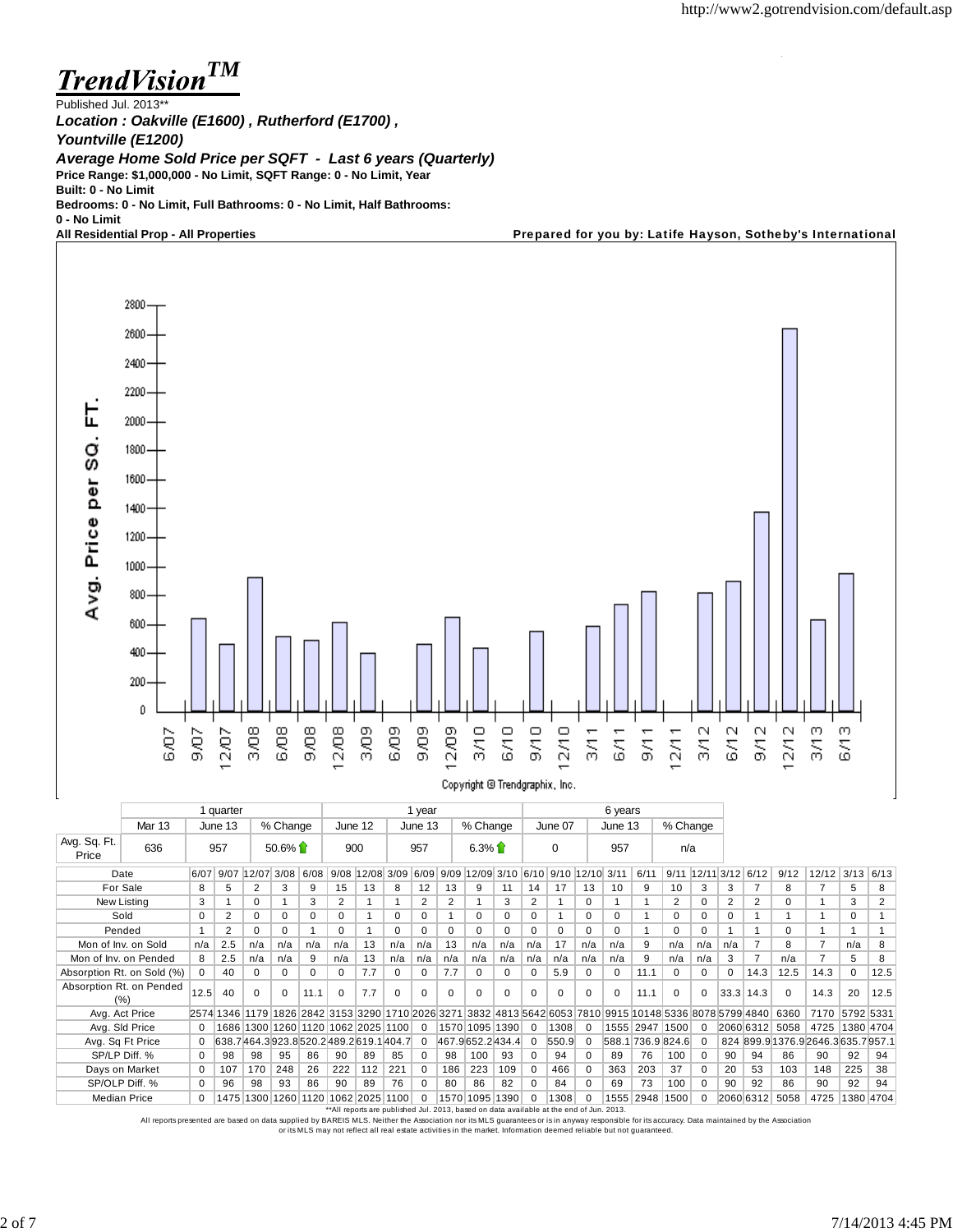*TM*

*Location : Oakville (E1600) , Rutherford (E1700) , Yountville (E1200)*

*Avg DOM & SP/LP % - Last 6 years (Quarterly)*

**Price Range: \$1,000,000 - No Limit, SQFT Range: 0 - No Limit, Year Built: 0 - No Limit**

**Bedrooms: 0 - No Limit, Full Bathrooms: 0 - No Limit, Half Bathrooms: 0 - No Limit**

**All Residential Prop - All Properties** Prepared for you by: Latife Hayson, Sotheby's International



Median Price 0 1475 1300 1260 1120 1062 2025 1100 0 1570 1095 1390 0 1308 0 1555 2948 1500 0 2060 6312 5058 4725 1380 4704 \*\*All reports are published Jul. 2013, based on data available at the end of Jun. 2013.

All reports presented are based on data supplied by BAREIS MLS. Neither the Association nor its MLS guarantees or is in anyway responsible for its accuracy. Data maintained by the Association

Days on Market 0 107 170 248 26 222 112 221 0 186 223 109 0 466 0 363 203 37 0 20 53 103 148 225 38 SP/OLP Diff. % 0 96 98 93 86 90 89 76 0 80 86 82 0 84 0 69 73 100 0 90 92 86 90 92 94

or its MLS may not reflect all real estate activities in the market. Information deemed reliable but not guaranteed.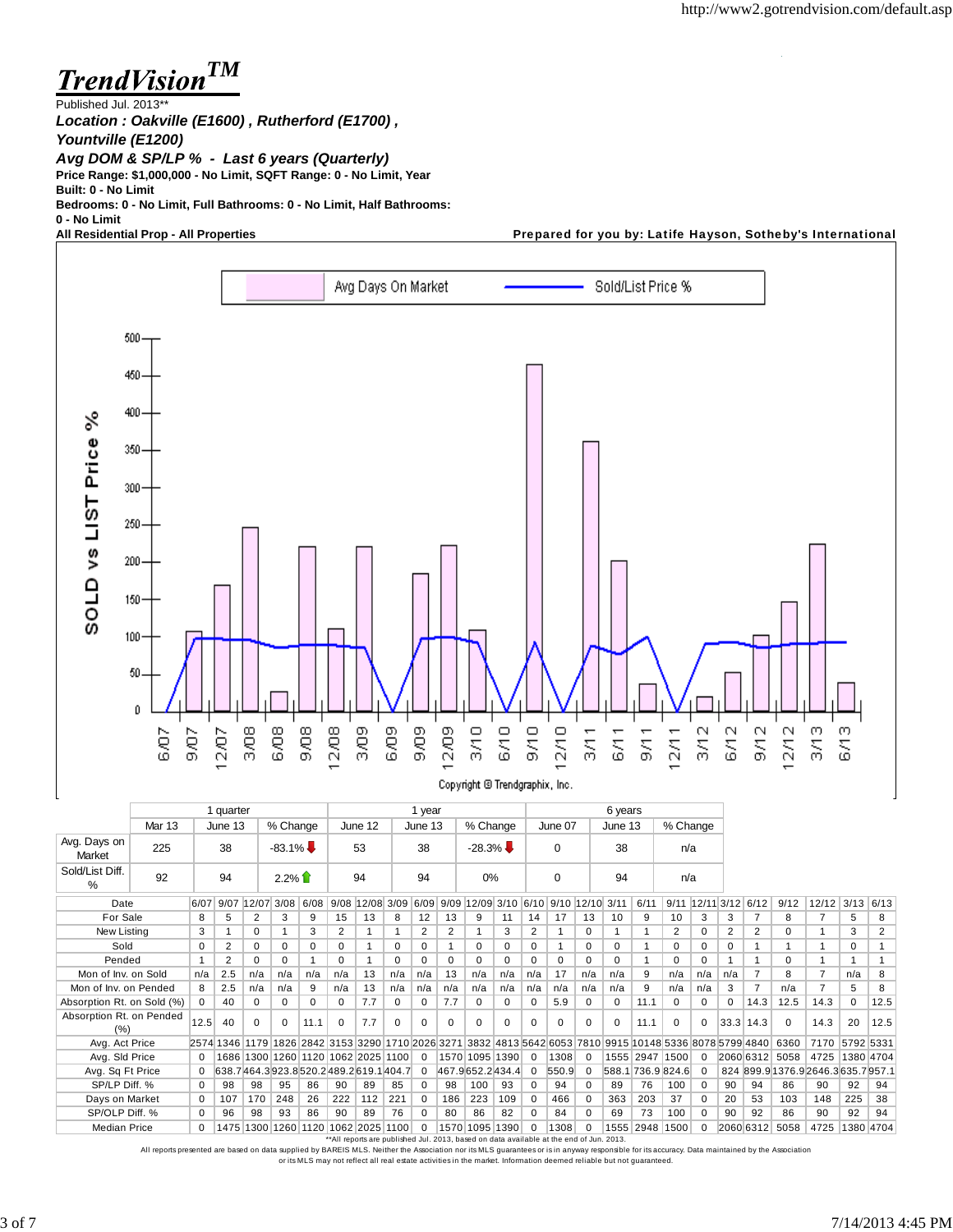http://www2.gotrendvision.com/default.asp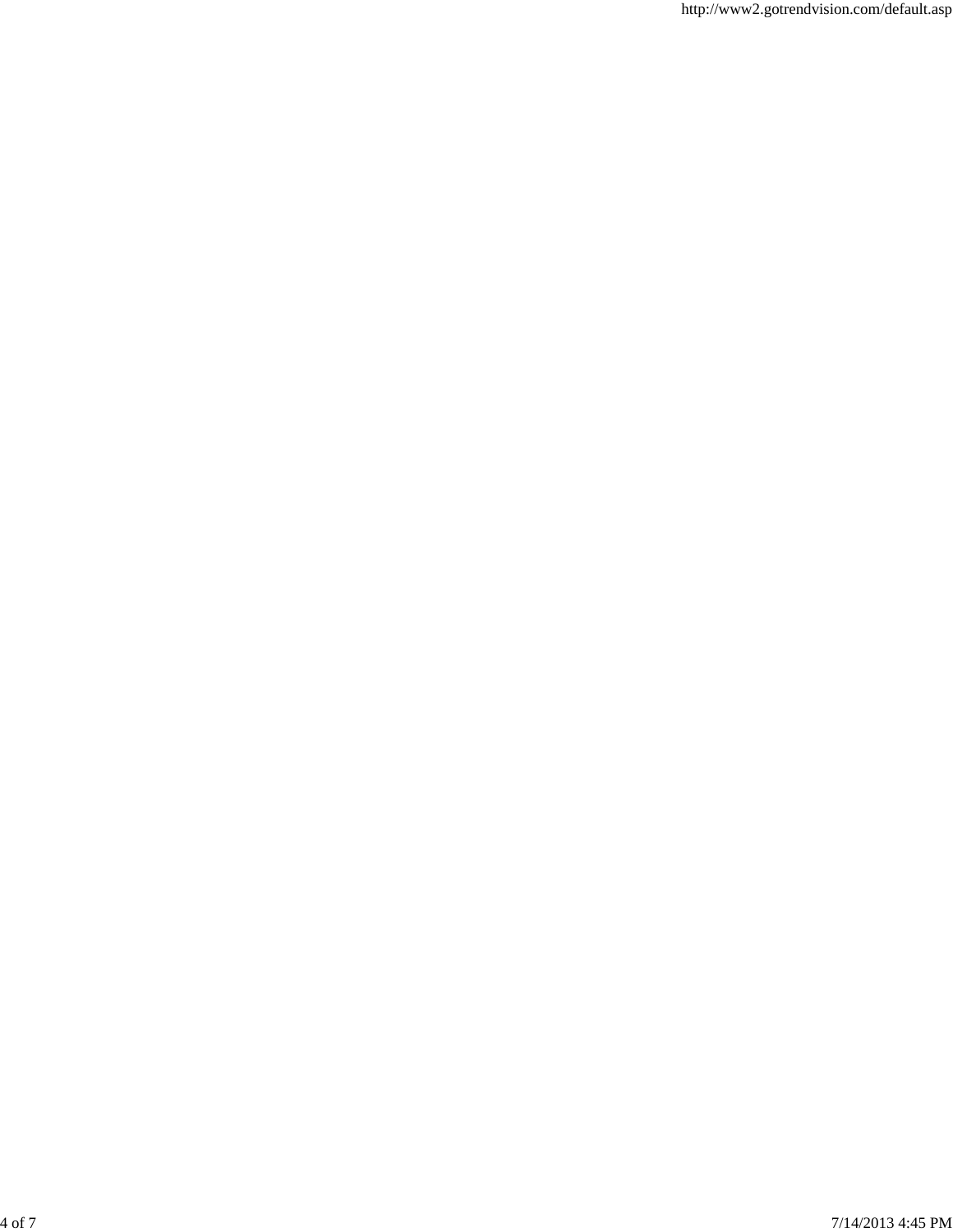**TrendVision<sup>TM</sup>** 

*Location : Oakville (E1600) , Rutherford (E1700) , Yountville (E1200)*

*Avg Price For Sale & Sold - Last 6 years (Quarterly)* **Price Range: \$1,000,000 - No Limit, SQFT Range: 0 - No Limit, Year**

**Built: 0 - No Limit Bedrooms: 0 - No Limit, Full Bathrooms: 0 - No Limit, Half Bathrooms: 0 - No Limit**

**All Residential Prop - All Properties** Prepared for you by: Latife Hayson, Sotheby's International



|                      |        | quarter |          |         | 1 vear  |            | 6 vears |         |          |  |  |  |  |  |
|----------------------|--------|---------|----------|---------|---------|------------|---------|---------|----------|--|--|--|--|--|
|                      | Mar 13 | June 13 | % Change | June 12 | June 13 | % Change   | June 07 | June 13 | % Change |  |  |  |  |  |
| Avg. Active<br>Price | 5792   | 5331    | $-8\%$   | 4840    | 5331    | $10.1\%$ 1 | 2574    | 5331    | 107.1%   |  |  |  |  |  |
| Avg. Sold<br>Price   | 1380   | 4704    | 240.9%   | 6312    | 4704    | $-25.5\%$  |         | 4704    | n/a      |  |  |  |  |  |

| Date                            | 6/07     |     |           |          | 9/07 12/07 3/08 6/08 9/08 12/08 3/09 6/09 9/09 12/09 3/10 6/10 9/10 12/10 3/11 |          |     |          |             |          |                 |          |          |       |          |      | 6/11                                                                                                      | 9/11     |          |          | 12/11 3/12 6/12 | 9/12     | $12/12$ 3/13 6/13               |     |           |
|---------------------------------|----------|-----|-----------|----------|--------------------------------------------------------------------------------|----------|-----|----------|-------------|----------|-----------------|----------|----------|-------|----------|------|-----------------------------------------------------------------------------------------------------------|----------|----------|----------|-----------------|----------|---------------------------------|-----|-----------|
| For Sale                        | 8        | 5   |           | 3        |                                                                                | 15       | 13  | 8        | 12          | 13       |                 | 11       | 14       | 17    | 13       | 10   | 9                                                                                                         | 10       | 3        | 3        |                 | 8        |                                 | 5   | 8         |
| New Listing                     | 3        |     | 0         |          | 3                                                                              | 2        |     |          | 2           |          |                 | 3        |          |       |          |      |                                                                                                           | 2        |          | 2        | 2               |          |                                 | 3   |           |
| Sold                            | $\Omega$ | 2   |           | $\Omega$ |                                                                                | $\Omega$ |     | $\Omega$ | 0           |          |                 | 0        | $\Omega$ |       | $\Omega$ | 0    |                                                                                                           | $\Omega$ | 0        | $\Omega$ |                 |          |                                 | 0   |           |
| Pended                          |          | 2   |           | $\Omega$ |                                                                                | $\Omega$ |     | $\Omega$ | $\Omega$    | $\Omega$ |                 | 0        | $\Omega$ | 0     | $\Omega$ | 0    |                                                                                                           | $\Omega$ |          |          |                 | $\Omega$ |                                 |     |           |
| Mon of Inv. on Sold             | n/a      | 2.5 | n/a       | n/a      | n/a                                                                            | n/a      | 13  | n/a      | n/a         | 13       | n/a             | n/a      | n/a      | 17    | n/a      | n/a  | 9.                                                                                                        | n/a      | n/a      | n/a      |                 | 8        |                                 | n/a | 8         |
| Mon of Inv. on Pended           | 8        | 2.5 | n/a       | n/a      |                                                                                | n/a      | 13  | n/a      | n/a         | n/a      | n/a             | n/a      | n/a      | n/a   | n/a      | n/a  | 9                                                                                                         | n/a      | n/a      | 3        |                 | n/a      |                                 | 5   | 8         |
| Absorption Rt. on Sold (%)      |          | 40  |           | $\Omega$ |                                                                                | $\Omega$ | 7.7 | 0        | $\Omega$    | 7.7      |                 | 0        |          | 5.9   |          |      | 11.1                                                                                                      | $\Omega$ |          | 0        | 14.3            | 12.5     | 14.3                            | 0   | 12.5      |
| Absorption Rt. on Pended<br>(%) | 12.5     | 40  |           | $\Omega$ | 11.1                                                                           | $\Omega$ | 7.7 | $\Omega$ | $\Omega$    | $\Omega$ | $\Omega$        | $\Omega$ | $\Omega$ | 0     | $\Omega$ |      | 11.1                                                                                                      | $\Omega$ | $\Omega$ | 33.3     | 14.3            | $\Omega$ | 14.3                            | 20  | 12.5      |
| Avg. Act Price                  |          |     |           |          |                                                                                |          |     |          |             |          |                 |          |          |       |          |      | 2574 1346 1179 1826 2842 3153 3290 1710 2026 3271 3832 4813 5642 6053 7810 9915 10148 5336 8078 5799 4840 |          |          |          |                 | 6360     | 7170                            |     | 5792 5331 |
| Avg. Sld Price                  | $\Omega$ |     |           |          | 1686 1300 1260 1120 1062 2025 1100                                             |          |     |          | $\mathbf 0$ |          | 1570 1095 1390  |          | 0        | 1308  |          |      | 1555 2947 1500                                                                                            |          |          |          | 2060 6312       | 5058     | 4725                            |     | 1380 4704 |
| Avg. Sq Ft Price                |          |     |           |          | 0 638.7464.3923.8520.2489.2619.1404.7                                          |          |     |          | $\Omega$    |          | 467.9652.2434.4 |          | 0        | 550.9 | $\Omega$ |      | 588.1 736.9 824.6                                                                                         |          |          |          |                 |          | 824 899.91376.92646.3635.7957.1 |     |           |
| SP/LP Diff. %                   | $\Omega$ | 98  | 98        | 95       | 86                                                                             | 90       | 89  | 85       | $\Omega$    | 98       | 100             | 93       | $\Omega$ | 94    |          | 89   | 76                                                                                                        | 100      |          | 90       | 94              | 86       | 90                              | 92  | 94        |
| Days on Market                  | 0        | 107 | 170       | 248      | 26                                                                             | 222      | 112 | 221      | $\Omega$    | 186      | 223             | 109      | $\Omega$ | 466   |          | 363  | 203                                                                                                       | 37       |          | 20       | 53              | 103      | 148                             | 225 | 38        |
| SP/OLP Diff. %                  | 0        | 96  | 98        | 93       | 86                                                                             | 90       | 89  | 76       | $\Omega$    | 80       | 86              | 82       |          | 84    |          | 69   | 73                                                                                                        | 100      |          | 90       | 92              | 86       | 90                              | 92  | 94        |
| <b>Median Price</b>             | 0        |     | 1475 1300 |          | 1260 1120 1062 2025                                                            |          |     | 1100     |             |          | 570 1095 1390   |          | $\Omega$ | 1308  |          | 1555 | 2948                                                                                                      | 1500     |          |          | 2060 6312       | 5058     | 4725                            |     | 1380 4704 |

\*\*All reports are published Jul. 2013, based on data available at the end of Jun. 2013.

All reports presented are based on data supplied by BAREIS MLS. Neither the Association nor its MLS guarantees or is in anyway responsible for its accuracy. Data maintained by the Association<br>or its MLS may not reflect all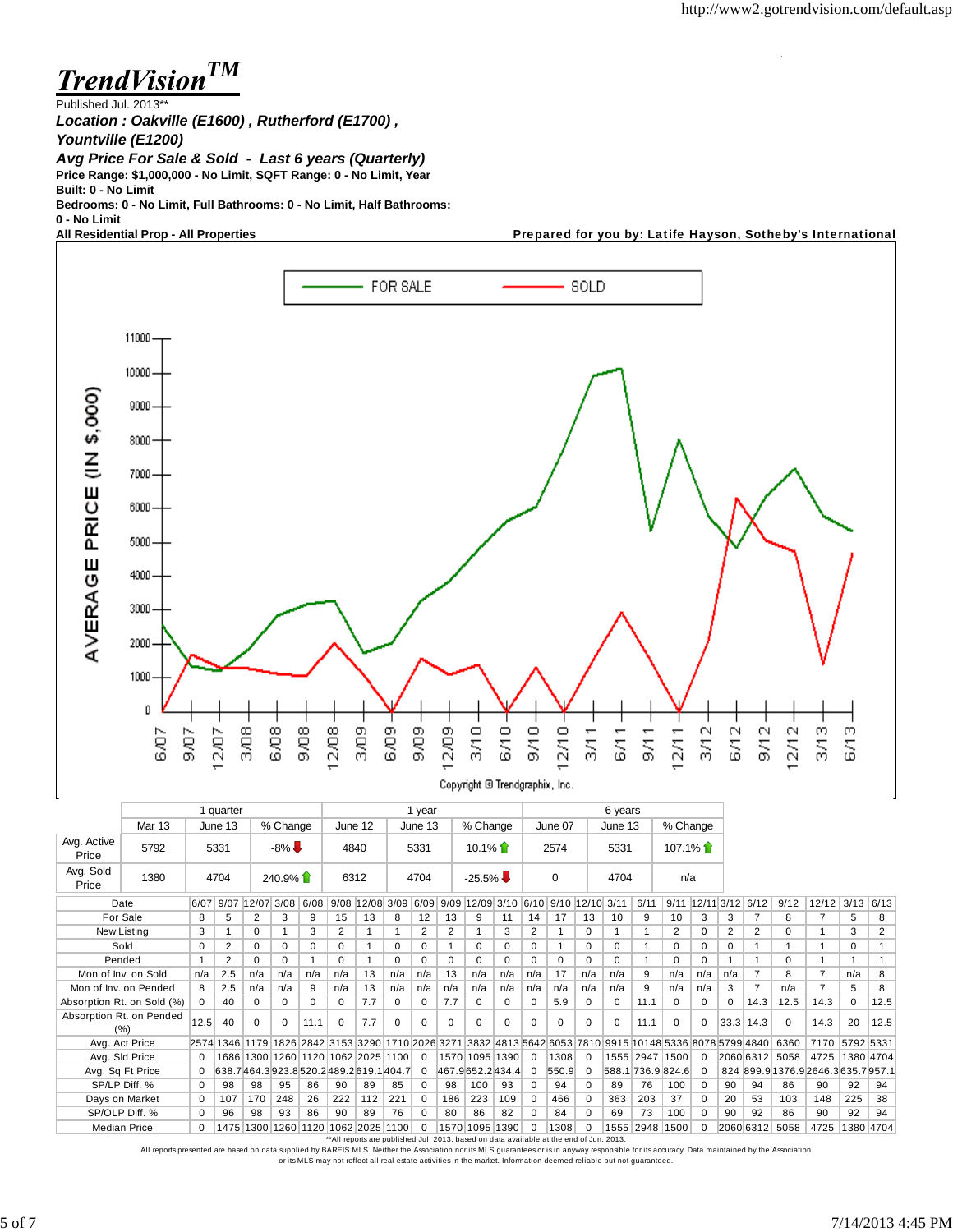http://www2.gotrendvision.com/default.asp